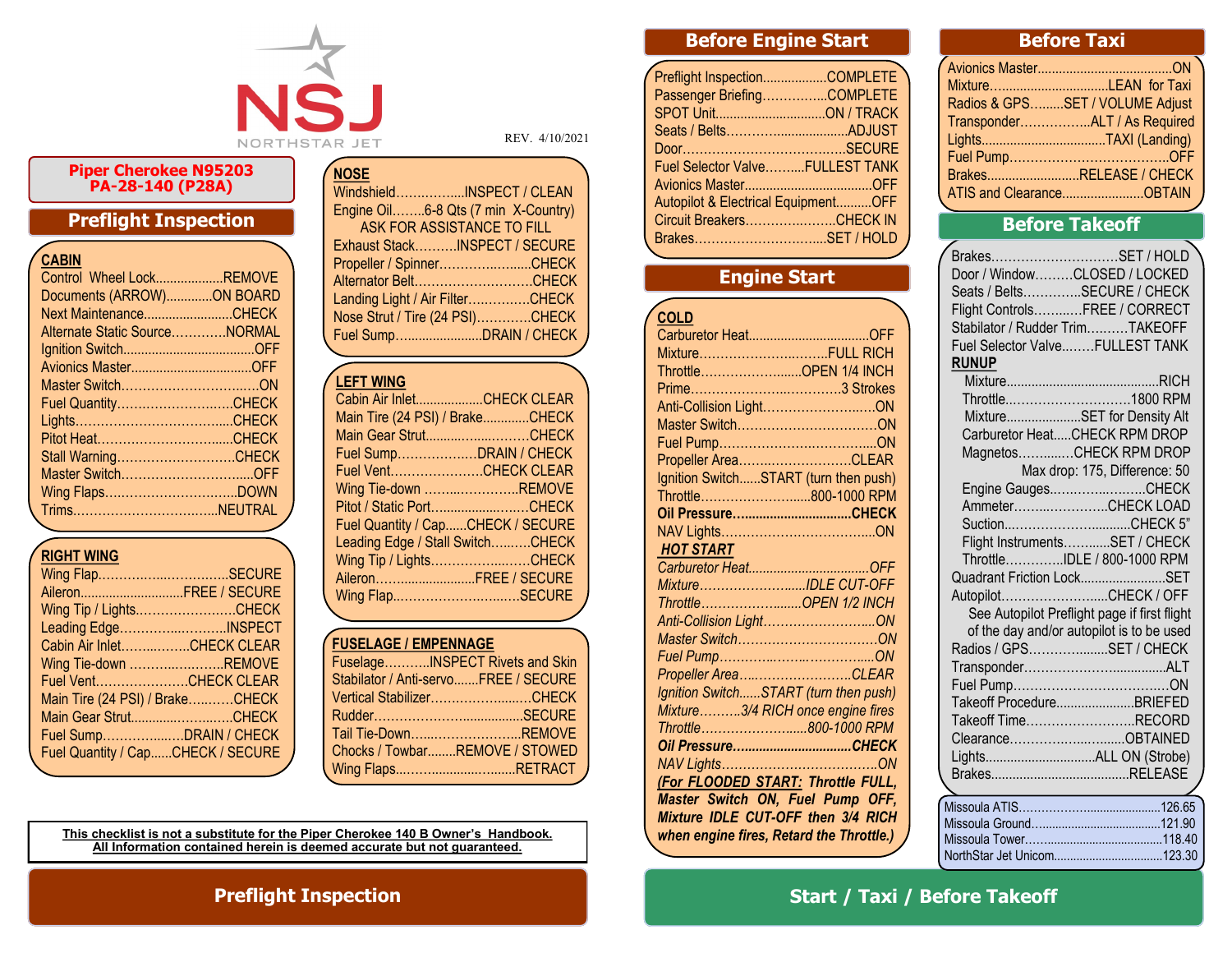### **Normal Takeoff**

| Wing FlapsUP (Soft Field 25°) |
|-------------------------------|
|                               |
| MixtureSET for Density Alt    |
|                               |
|                               |
| PowerFULL THROTTLE            |
|                               |
|                               |
|                               |

# **Short Field Takeoff**

| PowerFULL THROTTLE         |
|----------------------------|
| MixtureSET for maximum RPM |
| BrakesRELEASE              |
|                            |
|                            |
| WHEN CLEAR OF OBSTACLE     |
| Wing FlapsRETRACT SLOWLY   |
|                            |
|                            |

### **Normal Climb**

| Wing FlapsUP / VERIFIED      |
|------------------------------|
|                              |
| PowerFULL THROTTLE           |
| MixtureLEAN As Required      |
| Fuel PumpOFF above 1000' AGL |
| Fuel PressureCHECK           |
| Engine GaugesCHECK / MONITOR |
|                              |

### **Cruise**

|                             | Power(75% or less) 2200-2700 RPM |  |
|-----------------------------|----------------------------------|--|
|                             | MixtureLEAN 50° rich of peak EGT |  |
|                             | Stabilator / Rudder TrimADJUST   |  |
|                             | Heading IndicatorSET             |  |
|                             |                                  |  |
| <b>Switching Fuel Tanks</b> |                                  |  |
|                             |                                  |  |
|                             | Switch TanksCheck Fuel Pressure  |  |
|                             |                                  |  |

#### **Descent**

| Carburetor HeatAS REQUIRED |                                |
|----------------------------|--------------------------------|
|                            |                                |
|                            | Radios / WeatherSET / OBTAIN J |

### **Before Landing**

| Fuel Selector ValveFULLEST TANK |
|---------------------------------|
|                                 |
| MixtureADJUST for field elev.   |
|                                 |
| Wing FlapsAS REQUIRED           |
| (below 115 MPH)                 |
|                                 |
| AutopilotOFF (Disengage)        |
|                                 |

## **Normal Landing**

| Airspeed85 MPH (Flaps UP)            |
|--------------------------------------|
|                                      |
|                                      |
| (below 115 MPH)                      |
| Reduce approach speed 3 MPH for each |
| notch of flaps.                      |

# **Short Field Landing**

| (Below 115 MPH)                |
|--------------------------------|
|                                |
| (Reduce to 55-65 MPH in flare) |
| LandingLOWER NOSE GENTLY       |
| Wing FlapsRETRACT              |
|                                |
| (while holding yoke back)      |
|                                |

# **Go-Around**

| 「Power………………………FULL THROTTLE 】 |  |
|--------------------------------|--|
|                                |  |
|                                |  |
|                                |  |
| Wing FlapsRETRACT SLOWLY       |  |
|                                |  |

### **After Landing**

| Wing FlapsRETRACT              |  |
|--------------------------------|--|
|                                |  |
|                                |  |
|                                |  |
|                                |  |
|                                |  |
| Radios / ClearanceSET / OBTAIN |  |
|                                |  |

#### **Shutdown / Secure**

| Flight PlanCLOSED                         |  |
|-------------------------------------------|--|
| Avionics MasterOFF                        |  |
|                                           |  |
|                                           |  |
|                                           |  |
| MixtureIDLE CUT-OFF                       |  |
|                                           |  |
| Tach TimeRECORD                           |  |
|                                           |  |
|                                           |  |
| Control WheelSECURE with seat belt        |  |
|                                           |  |
| Aircraft Hobbs / Tach / Chocks / Tie-down |  |
| <b>Post-Flight Walk-Around</b>            |  |
|                                           |  |

### **After Landing / Shutdown**

#### **Takeoff / Climb / Cruise / Descent / Landing**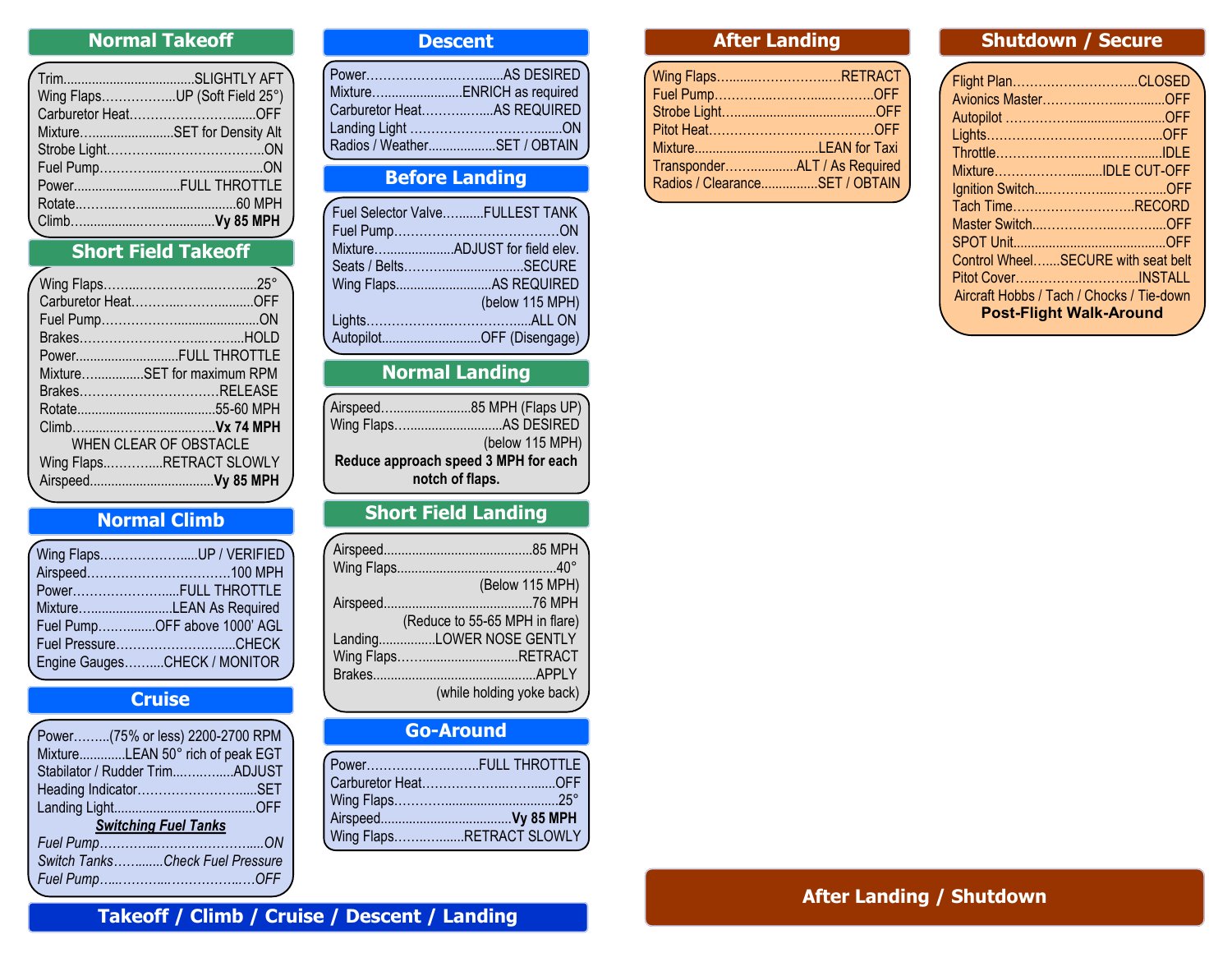#### **Fires**

| <b>During Start on the GROUND</b>         |   |
|-------------------------------------------|---|
| StarterCONTINUE TO CRANK                  |   |
| MixtureIDLE CUT-OFF                       | æ |
|                                           |   |
|                                           |   |
| Fuel Selector ValveOFF if time allows     |   |
|                                           |   |
| <b>ABANDON AIRCRAFT if fire continues</b> |   |
| <b>ACTIVATE FIRE EXTINGUISHER</b>         |   |
|                                           |   |

#### **Engine Fire in Flight**

| lgnition SwitchOFF<br>ThrottleCLOSE         |  |
|---------------------------------------------|--|
| MixtureIDLE CUT-OFF                         |  |
| Fuel Selector ValveOFF                      |  |
| Fuel PumpCHECK OFF                          |  |
|                                             |  |
| DIVE to blow out fire (if altitude permits) |  |
| Proceed with POWER OFF LANDING              |  |

#### **Electrical Fire in Flight**

|                 | Master SwitchOFF                     |  |
|-----------------|--------------------------------------|--|
|                 | Avionics SwitchOFF                   |  |
|                 | All Switches except IgnitionOFF      |  |
|                 | Cabin Heat / Air / VentCLOSED        |  |
|                 | ACTIVATE FIRE EXTINGUISHER           |  |
| If Fire is out: |                                      |  |
|                 | Cabin Heat / Air / VentsOPEN         |  |
|                 |                                      |  |
|                 | Circuit BreakersCHECK (do not reset) |  |
|                 | Radio SwitchesOFF                    |  |
|                 |                                      |  |
|                 |                                      |  |
|                 | (one at a time until short is found) |  |
|                 |                                      |  |

#### **Engine Failures**

| <b>Take-Off Roll</b> |  |  |
|----------------------|--|--|
|                      |  |  |
|                      |  |  |
|                      |  |  |
| Wing FlapsRETRACT    |  |  |
| MixtureIDLE CUT-OFF  |  |  |

### **Immediately After Take-Off**

| MixtureIDLE CUT-OFF    |  |
|------------------------|--|
| Fuel Selector ValveOFF |  |
|                        |  |
| Wing FlapsAS REQUIRED  |  |
|                        |  |

#### **During Flight**

|  | Fuel Selector ValveSWITCH TANKS |
|--|---------------------------------|
|  |                                 |
|  |                                 |
|  |                                 |
|  |                                 |
|  |                                 |
|  |                                 |
|  | (START if Prop has stopped)     |

#### **Power Off Landing**

| Landing LocationSELECT             |  |
|------------------------------------|--|
|                                    |  |
|                                    |  |
| Fuel Selector ValveOFF             |  |
| MixtureIDLE CUT-OFF                |  |
| Ignition Switch / Master SwitchOFF |  |
| Wing FlapsAS REQUIRED              |  |
| DoorUNLATCHED                      |  |
| Airspeed76 MPH for Landing         |  |
|                                    |  |

#### **1. Set Autopilot Master Switch to ON position.**

A. RDY, ALT, ST, HD, LO TRK, HI TRK, TRIM UP, and TRIM DN lamps illuminate on AP display. B. TRIM UP lamp extinguishes after 2 seconds.

- 
- C. RDY, ST, HD, LO TRK, HI TRK, and TRIM DN lamps extinguish after 7 seconds.
- D. ALT lamp extinguishes after 10 seconds.
- E. RDY lamp alone re-illuminates on AP display within 3 minutes.

#### **2. Roll Axis Check**

- Move A/C Control Wheel left and right, to sense its freedom of movement about roll axis.
- A. Set L/R Turn Knob located on bezel under its index.
- B. Engage stabilizer mode. ST lamp alone is illuminated on AP display.
- C. Attempt movement of A/C Control Wheel left and right. A/C Control Wheel's reduced freedom of movement indicates that Roll Servo is engaged. Roll Servo can be overridden. If not, disconnect autopilot and do not use.
- D. Turn L/R Turn Knob to the left side of its index. A/C Control Wheel turns to the left.
- E. Turn L/R Turn Knob to the right side of its index. A/C Control Wheel turns to the right.
- F. Set L/R Turn Knob under its index. A/C Control Wheel stops.

#### **3. Heading Check**

Set Heading Bug under Lubber Line.

- A. Engage heading mode. HD lamp alone is illuminated on AP display.
- B. Turn Heading Bug to the left side of Lubber Line. A/C Control Wheel turns to the left.
- C. Turn Heading Bug to the right side of Lubber Line. A/C Control Wheel turns to the right.
- D. Set Heading Bug under Lubber Line. A/C Control Wheel stops.

*Note: If it is not possible to select a local VOR frequency on Navigation Receiver, then proceed to step 5.* **4. NAV Check**

Select local VOR frequency on Navigation Receiver.

- A. Turn OBS until CDI needle is centered.
- B. Engage low track mode. LO TRK lamp alone is illuminated on AP display.
- C. Engage high track mode. HI TRK lamp alone is illuminated on AP display.
- D. Turn OBS until CDI needle deflection is 2 dots right of center. A/C Control Wheel turns to the right.
- E. Turn OBS until CDI needle deflection is 2 dots left of center. A/C Control Wheel turns to the left.
- F. Turn OBS until CDI needle is centered. A/C Control Wheel stops.

#### **5. Pitch Axis Check**

- Move A/C Control Wheel forward and aft, to sense its freedom of movement about pitch axis.
- A. Engage altitude hold mode. ALT lamp is illuminated on AP display.
- B. Attempt movement of A/C Control Wheel forward and aft. A/C Control Wheel's reduced freedom of movement indicates that Pitch Servo is engaged. Pitch Servo can be overridden. If not, disconnect autopilot and do not use.
- C. Move A/C Control Wheel as far forward as possible. After 3 seconds, TRIM UP lamp becomes illuminated on AP display, and audible alert sounds a steady tone. After 7 seconds, TRIM UP lamp flashes and audible alert becomes periodic.
- D. Move A/C Control Wheel aft until TRIM UP lamp is extinguished. Audible alert is squelched.
- E. Move A/C Control Wheel as far aft as possible. After 3 seconds, TRIM DN lamp becomes illuminated on AP display, and audible alert sounds a steady tone. After 7 seconds, TRIM DN lamp flashes and audible alert becomes periodic.
- F. Move A/C Control Wheel forward until TRIM DN lamp is extinguished. Audible alert is squelched.
- G. Disconnect autopilot by any one of the following means:
	- a. Press optional AP DISC Switch typically located on Control Wheel.
- b. Press/Hold optional MODE SEL Switch typically located on Control Wheel for 3 seconds.
- c. Press/Hold PUSH MODE Switch located on bezel for 3 seconds.
- RDY lamp flashes and audible alert sounds a periodic tone, while all other lamps are extinguished. After 5 seconds, RDY lamp stops flashing but remains illuminated, and audible alert is squelched.
- H. Move A/C Control Wheel left and right. A/C Control Wheel's increased freedom of movement indicates that Roll Servo is disengaged.
- I. Move A/C Control Wheel forward and aft. A/C Control Wheel's increased freedom of movement indicates that Pitch Servo is disengaged.

### **Emergency Procedures**

### **Autopilot Preflight Inspection**